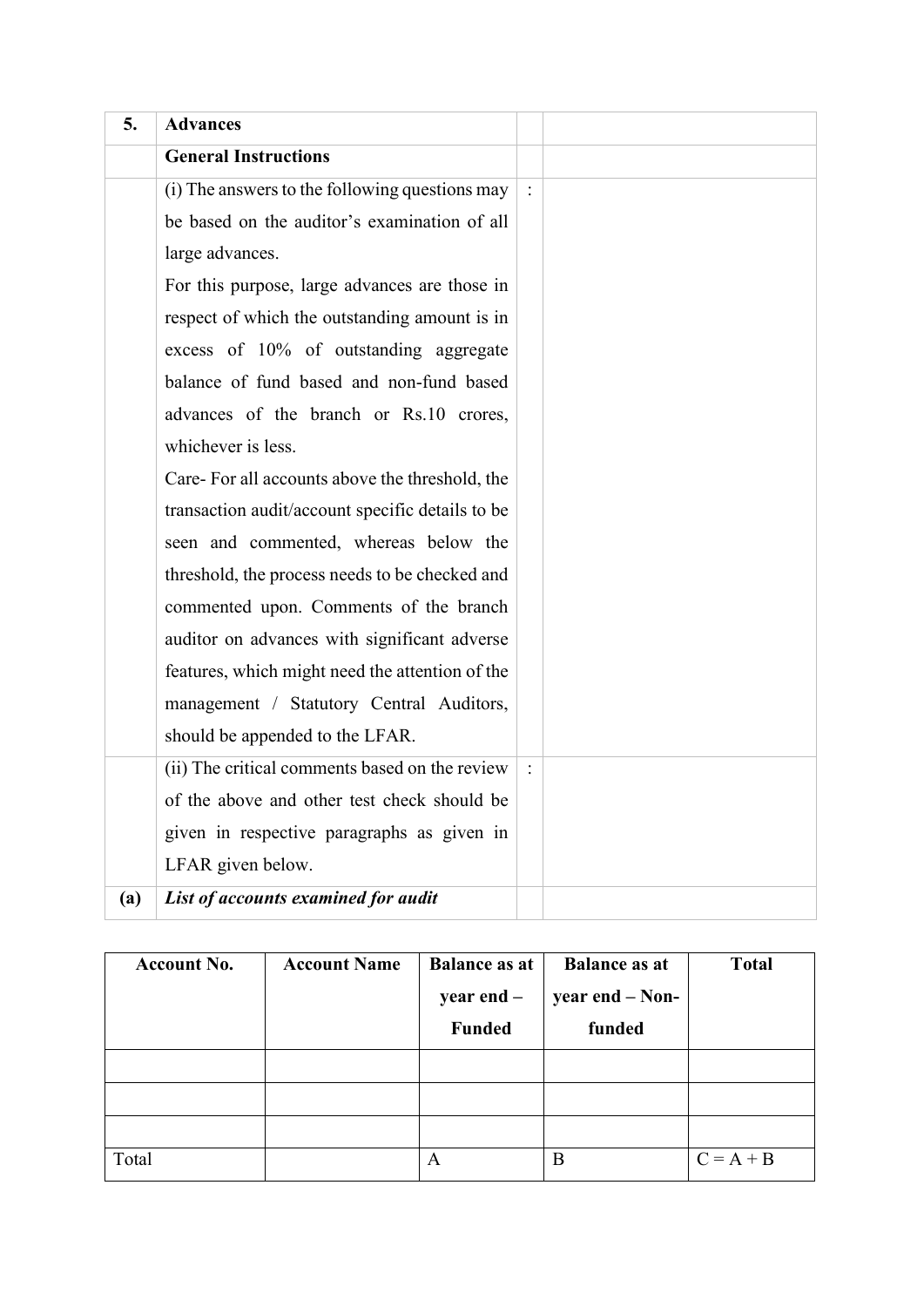| Total Outstanding |             |               | $Z = X + Y$   |
|-------------------|-------------|---------------|---------------|
| of the branch     |             |               |               |
| Percentage        | A as % of X | B as $%$ of Y | C as $%$ of Z |
| examined          |             |               |               |

| (b)   | <b>Credit Appraisal</b>                     |  |
|-------|---------------------------------------------|--|
| (i)   | opinion, has the<br>your<br>branch<br>In    |  |
|       | generally complied with the procedures      |  |
|       | instructions of the controlling             |  |
|       | authorities of the bank regarding loan      |  |
|       | applications, preparation of proposals      |  |
|       | renewal of<br>for grant/<br>advances,       |  |
|       | enhancement of limits, etc., including      |  |
|       | adequate appraisal documentation in         |  |
|       | respect thereof. What, in your opinion,     |  |
|       | are the major shortcomings in credit        |  |
|       | appraisal, etc.                             |  |
| (ii)  | Have you come across cases of quick         |  |
|       | mortality in accounts, where the facility   |  |
|       | became non-performing within a period       |  |
|       | of 12 months from the date of first         |  |
|       | sanction? Details of such accounts may      |  |
|       | be provided in following manner:-           |  |
|       | Account No.                                 |  |
|       | <b>Account Name</b>                         |  |
|       | Balance as at year end                      |  |
| (iii) | Whether in borrowal accounts the            |  |
|       | applicable interest rate is correctly fed   |  |
|       | into the system?                            |  |
| (iv)  | Whether the interest rate is reviewed       |  |
|       | periodically as per the guidelines          |  |
|       | applicable to floating rate loans linked to |  |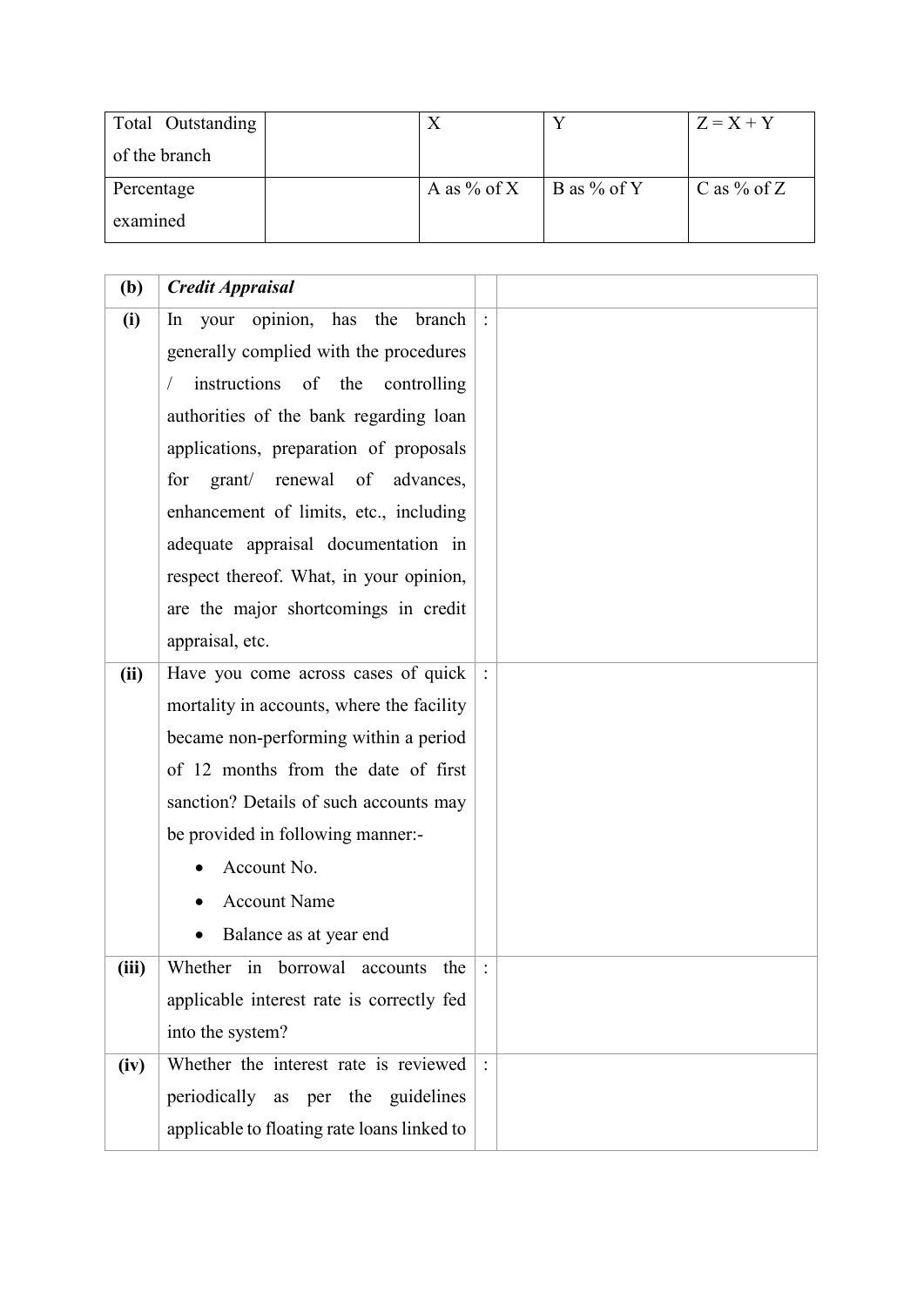|       | MCLR / EBLR (External Benchmark            |                |  |
|-------|--------------------------------------------|----------------|--|
|       | Lending Rate)?                             |                |  |
| (v)   | Have you come across cases of frequent     |                |  |
|       | renewal / rollover of short-term loans? If |                |  |
|       | yes, give the details of such accounts.    |                |  |
| (vi)  | Whether correct and valid credit rating,   |                |  |
|       | if available, of the credit facilities of  |                |  |
|       | bank's borrowers from RBI accredited       |                |  |
|       | Credit Rating Agencies has been fed into   |                |  |
|       | the system?                                |                |  |
| (c)   | <b>Sanctioning / Disbursement</b>          |                |  |
| (i)   | In the cases examined by you, have you     |                |  |
|       | come across instances of:                  |                |  |
|       | credit facilities having<br>been<br>(a)    |                |  |
|       | sanctioned<br>beyond the<br>delegated      |                |  |
|       | authority or limit fixed for the branch?   |                |  |
|       | (b) Are such cases promptly reported to    |                |  |
|       | higher authorities?                        |                |  |
| (ii)  | Whether advances have been disbursed       |                |  |
|       | without complying with the terms and       |                |  |
|       | conditions of the sanction? If so, give    |                |  |
|       | details of such cases.                     |                |  |
| (iii) | Did the bank provide loans to companies    |                |  |
|       | for buy-back of shares/securities?         |                |  |
| (d)   | <b>Documentation</b>                       |                |  |
|       | In the cases examined by you, have you     | $\ddot{\cdot}$ |  |
|       | come across instances of:                  |                |  |
| (i)   | Credit facilities released by the branch   |                |  |
|       | without execution of all the necessary     |                |  |
|       | documents? If so, give details of such     |                |  |
|       | cases.                                     |                |  |
| (ii)  | Deficiencies<br>documentation,<br>in       |                |  |
|       | including non-registration of charges,     |                |  |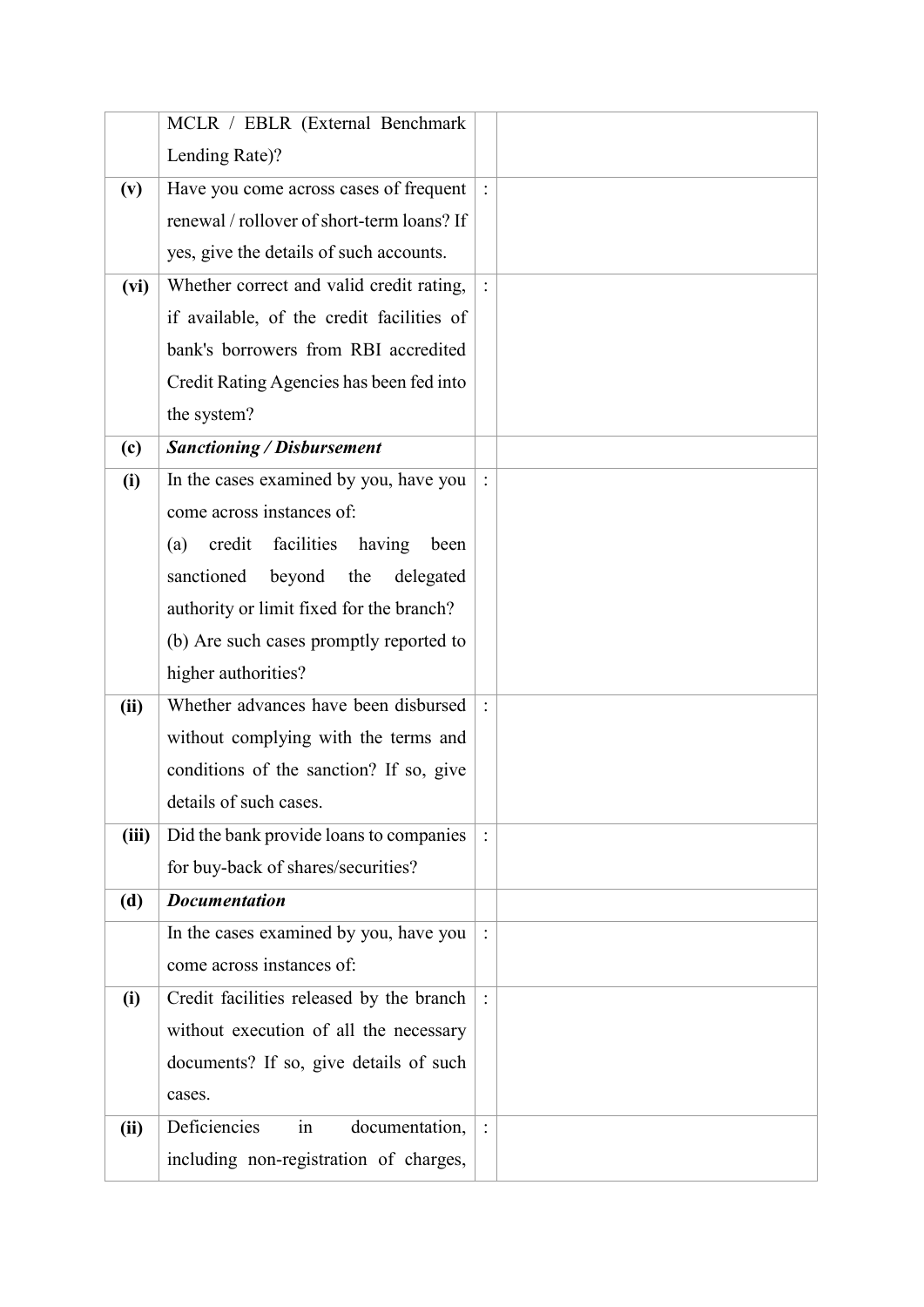|       | non-obtaining of guarantees, etc.? If so,            |                |  |
|-------|------------------------------------------------------|----------------|--|
|       | give details of such cases.                          |                |  |
| (iii) | Advances against lien of deposits have               | $\ddot{\cdot}$ |  |
|       | been granted without marking a lien on               |                |  |
|       | the bank's deposit receipts and the                  |                |  |
|       | related accounts in accordance with the              |                |  |
|       | guidelines of the controlling authorities            |                |  |
|       | of the bank.                                         |                |  |
| (e)   | Review/Monitoring/Supervision                        |                |  |
| (i)   | Is the procedure laid down by the                    |                |  |
|       | controlling authorities of the bank, for             |                |  |
|       | periodic review of advances, including               |                |  |
|       | balance<br>confirmation<br>periodic                  |                |  |
|       | acknowledgement of debts, followed by                |                |  |
|       | the branch? Provide analysis of the                  |                |  |
|       | accounts overdue for review/renewal.                 |                |  |
|       | What, in your opinion, are major                     |                |  |
|       | shortcomings in monitoring, etc.                     |                |  |
|       | a) between 3 to 6 months, and                        |                |  |
|       | b) over 6 months                                     | $\ddot{\cdot}$ |  |
| (ii)  | stock/book<br>the<br>debt<br>a)<br>Are               |                |  |
|       | statements and other periodic                        |                |  |
|       | operational data and financial                       |                |  |
|       | received<br>statements,<br>etc.,                     |                |  |
|       | regularly from the borrowers and                     |                |  |
|       | duly scrutinized? Is suitable                        |                |  |
|       | action taken on the basis of such                    |                |  |
|       | scrutiny in appropriate cases?                       |                |  |
|       | Is the DP properly computed?<br>b)                   |                |  |
|       | audited<br>Whether<br>the<br>latest<br>$\mathbf{c})$ |                |  |
|       | financial statements are obtained                    |                |  |
|       | for accounts reviewed / renewed                      |                |  |
|       | during the year?                                     |                |  |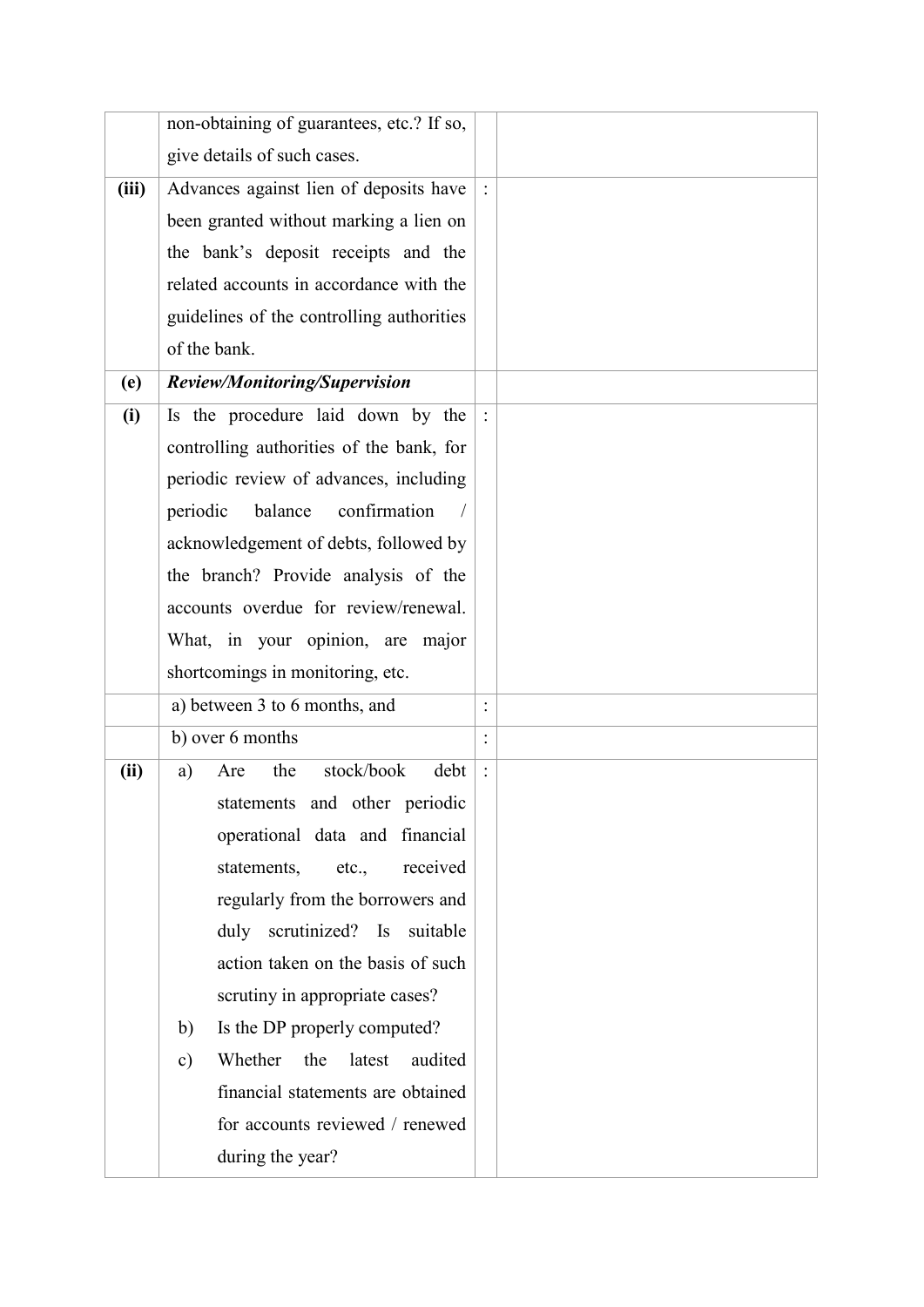| (iii) | Whether there exists a system of $\vert$ :<br>a) |  |
|-------|--------------------------------------------------|--|
|       | obtaining reports on stock audits                |  |
|       | periodically?                                    |  |
|       | If so, whether the branch has<br>b)              |  |
|       | complied with such system?                       |  |
|       | Details of:<br>c)                                |  |
|       | cases where stock audit was<br>➤                 |  |
|       | required but was not conducted                   |  |
|       | $\triangleright$ where stock audit was conducted |  |
|       | but no action was taken on adverse               |  |
|       | features                                         |  |
| (iv)  | Indicate the cases of advances to non-           |  |
|       | corporate entities with limits beyond            |  |
|       | that is set by the bank where the branch         |  |
|       | has not obtained the duly audited                |  |
|       | accounts of borrowers.                           |  |
| (v)   | Does the branch have on its record, a due        |  |
|       | diligence report in the form and manner          |  |
|       | required by the Reserve Bank of India in         |  |
|       | respect of advances under consortium             |  |
|       | and multiple banking arrangements.               |  |
|       | Give the list of accounts where such             |  |
|       | certificate/report is not obtained or not        |  |
|       | available on record.                             |  |
|       | (In case, the branch is not the lead bank,       |  |
|       | copy of certificate/report should be             |  |
|       | obtained from lead bank for review and           |  |
|       | record)                                          |  |
| (vi)  | inspection<br>physical<br>Has<br>the<br>or       |  |
|       | verification of securities charged to the        |  |
|       | bank been carried out by the branch as           |  |
|       | per the procedure laid down by the               |  |
|       | controlling authorities of the bank?             |  |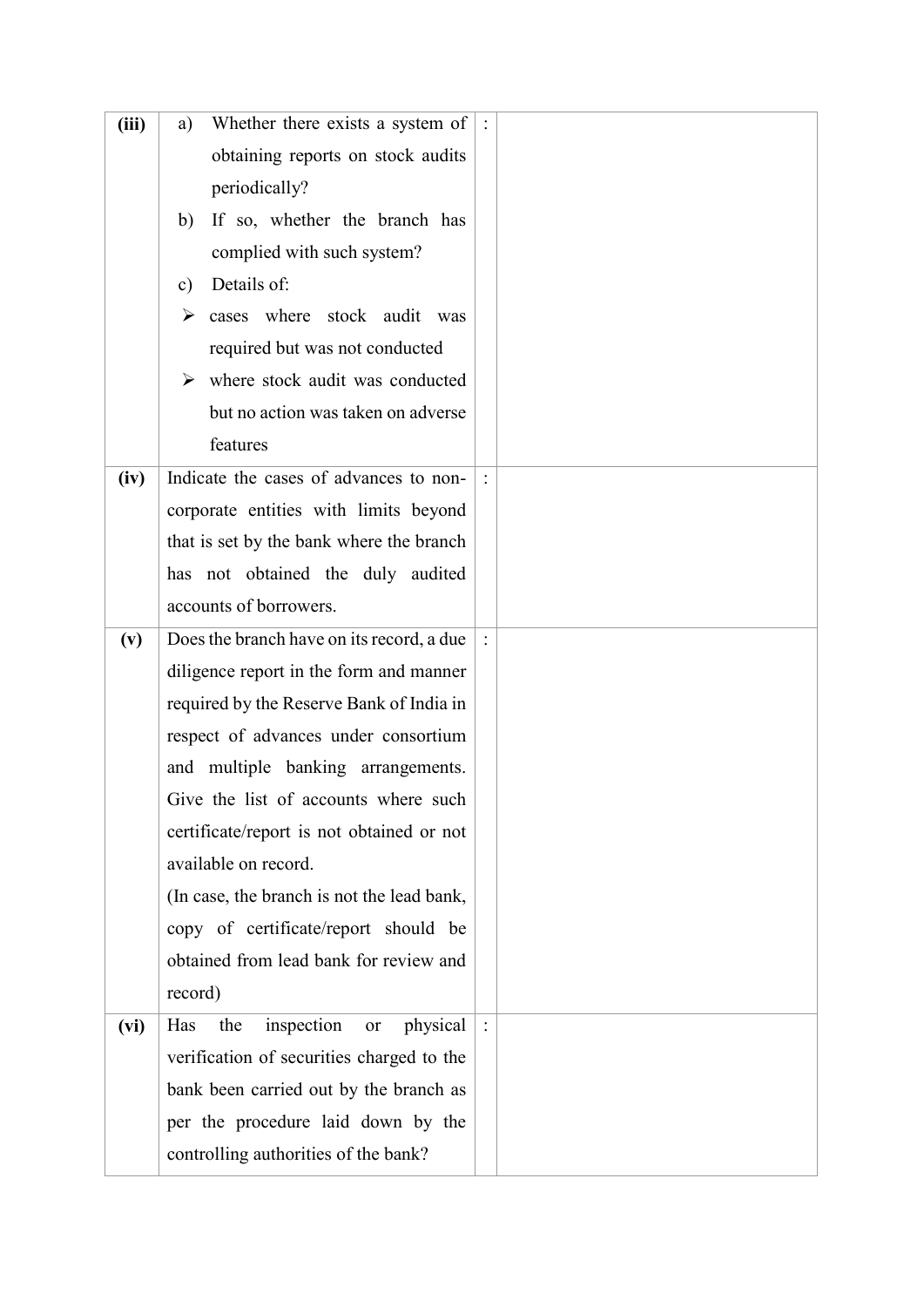|                | Whether<br>is<br>substantial<br>there<br>a   |  |
|----------------|----------------------------------------------|--|
|                | deterioration in value of security during    |  |
|                | financial year as per latest valuation       |  |
|                | report in comparison with earlier            |  |
|                | valuation report on record?                  |  |
| (vii)          | In respect of advances examined by you,      |  |
|                | have<br>you<br>come<br>across<br>cases<br>of |  |
|                | deficiencies, including in value of          |  |
|                | securities and inspection thereof or any     |  |
|                | other adverse features such as frequent/     |  |
|                | unauthorized<br>overdrawing<br>beyond        |  |
|                | limits, inadequate insurance coverage,       |  |
|                | etc.?                                        |  |
| (viii)         | Whether the branch has any red-flagged       |  |
|                | account? If yes, whether any deviations      |  |
|                | were observed related to compliance of       |  |
|                | bank's policy related with Red Flag          |  |
|                | Accounts?                                    |  |
| (ix)           | Comment<br>adverse<br>features<br>on         |  |
|                | considered significant in top 5 standard     |  |
|                | advances and which<br>large<br>need          |  |
|                | management's attention.                      |  |
| $(\mathbf{x})$ | In respect of leasing finance activities,    |  |
|                | has the branch complied with the             |  |
|                | guidelines issued by the controlling         |  |
|                | authorities of the bank relating to          |  |
|                | security creation, asset inspection,         |  |
|                | insurance, etc.? Has<br>the<br>branch        |  |
|                | complied with the accounting norms           |  |
|                | prescribed by the controlling authorities    |  |
|                | of the bank relating to such leasing         |  |
|                | activities?                                  |  |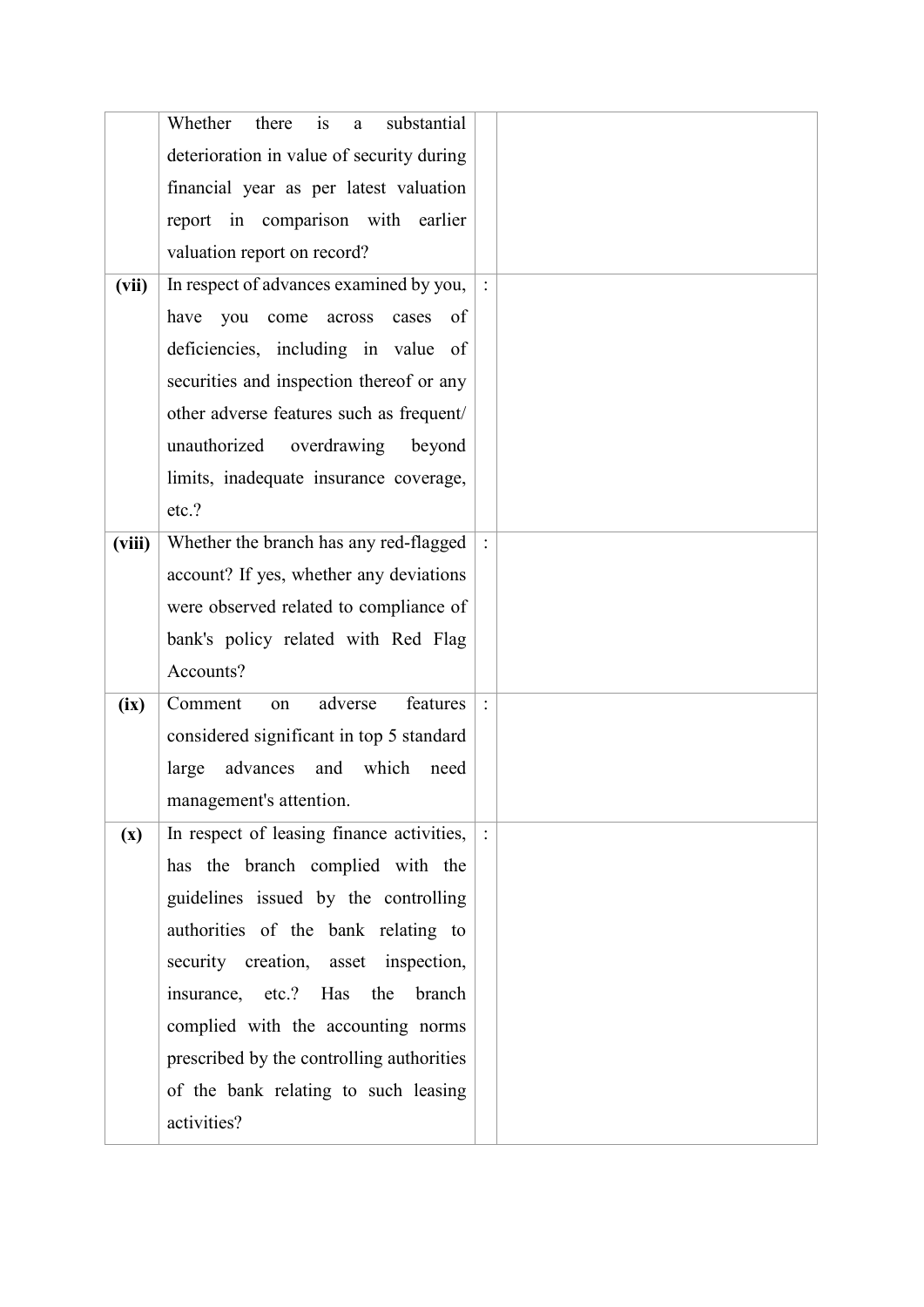| (f) | <b>Asset Classification, Provisioning of</b>   |      |
|-----|------------------------------------------------|------|
|     | <b>Advances and Resolution of Stressed</b>     |      |
|     | <b>Assets</b>                                  |      |
| (i) | a) Has the branch identified and               |      |
|     | classified advances into standard /            |      |
|     | substandard / doubtful / loss assets           |      |
|     | through the computer system,                   |      |
|     | without manual intervention?                   |      |
|     | this<br>identification<br>$\mathbf{I}$ s<br>b) | $\&$ |
|     | classification in line with the                |      |
|     | norms prescribed by the Reserve                |      |
|     | Bank of India                                  |      |
|     | c) Whether the branch is following             |      |
|     | the system of classifying the                  |      |
|     | account into SMA-0, SMA-1, and                 |      |
|     | SMA-2. Whether the<br>auditor                  |      |
|     | with<br>disagrees<br>the<br>branch             |      |
|     | classification of advances into                |      |
|     | standard (Including SMA-0, SMA-                |      |
|     | $SMA-2$ / sub-standard /<br>1,                 |      |
|     | doubtful / loss assets, the details of         |      |
|     | such advances with reasons should              |      |
|     | be given.                                      |      |
|     | d) Also indicate whether required              |      |
|     | changes have been incorporated/                |      |
|     | suggested in the Memorandum of                 |      |
|     | Changes.                                       |      |
|     | e) List the accounts (with outstanding         |      |
|     | in excess of Rs. 10.00 crore) which            |      |
|     | have either been downgraded or                 |      |
|     | upgraded with regard to their                  |      |
|     | classification as Non-Performing               |      |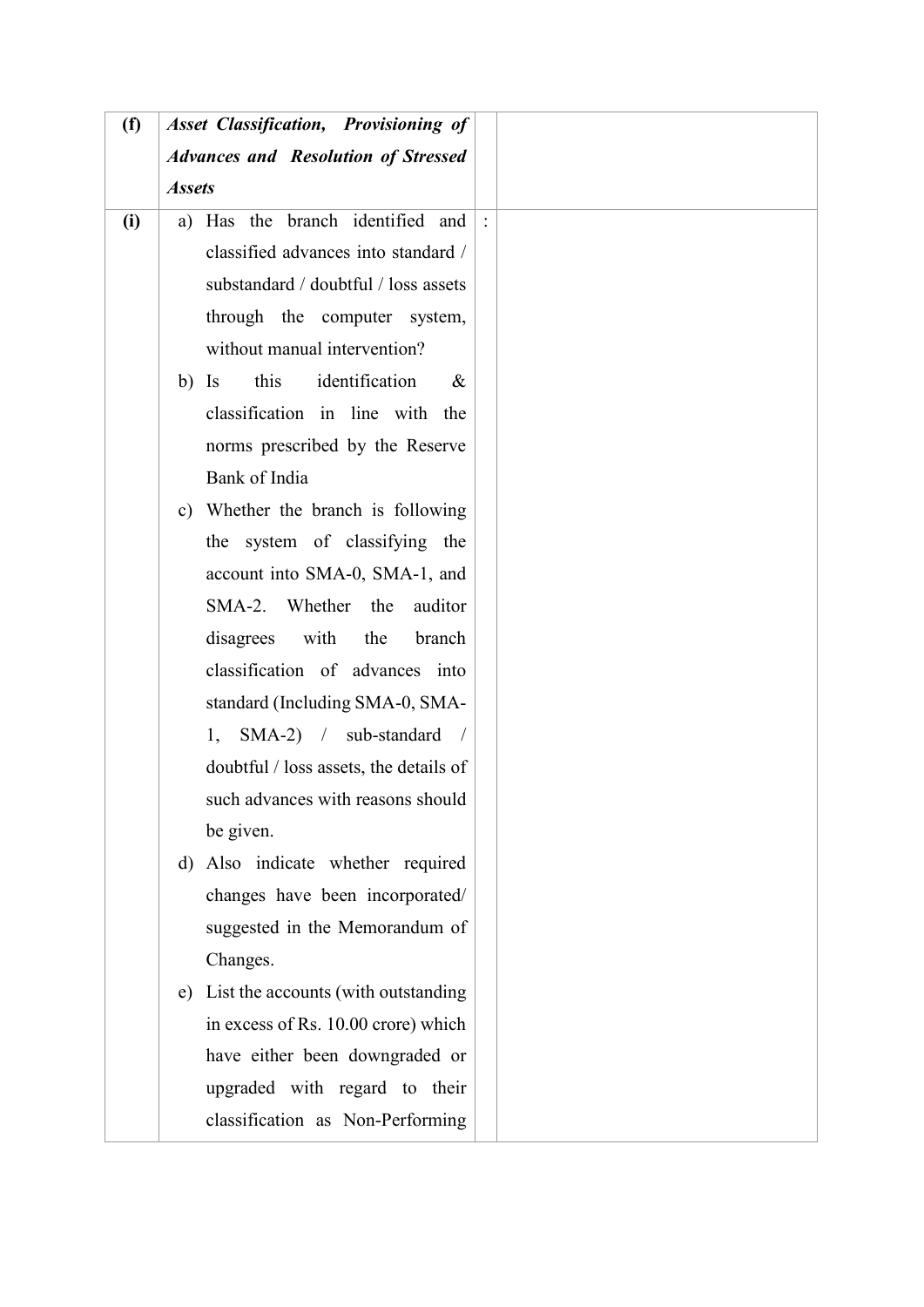|       | Asset or Standard Asset during the     |  |
|-------|----------------------------------------|--|
|       | year and the reason thereof.           |  |
|       | Whether RBI guidelines on<br>f)        |  |
|       | income<br>recognition<br>and           |  |
|       | provisioning<br>have<br>been           |  |
|       | followed.                              |  |
| (ii)  | a) Whether the branch has reported     |  |
|       | restructured<br>accounts<br><b>or</b>  |  |
|       | rephased during the year to            |  |
|       | Controlling Authority of the           |  |
|       | bank?                                  |  |
|       | b) Whether the RBI Guidelines for      |  |
|       | restructuring on all such cases        |  |
|       | have been followed.                    |  |
|       | c) Whether the branch complies         |  |
|       | with the regulatory stance for         |  |
|       | resolution of stressed assets,         |  |
|       | including the compliance with          |  |
|       | board approved policies in this        |  |
|       | regard, tracking/reporting<br>of       |  |
|       | defaults for resolution purposes       |  |
|       | among others?                          |  |
| (iii) | Whether the upgradations in $ :$<br>a) |  |
|       | non-performing advances is in          |  |
|       | line with the norms of Reserve         |  |
|       | Bank of India                          |  |
|       | b) Where the auditor disagrees with    |  |
|       | upgradation of accounts? If yes,       |  |
|       | give reasons thereof.                  |  |
| (iv)  | Have you come across cases where the   |  |
|       | relevant Controlling Authority of the  |  |
|       | bank has authorized legal action for   |  |
|       | recovery of advances or recalling of   |  |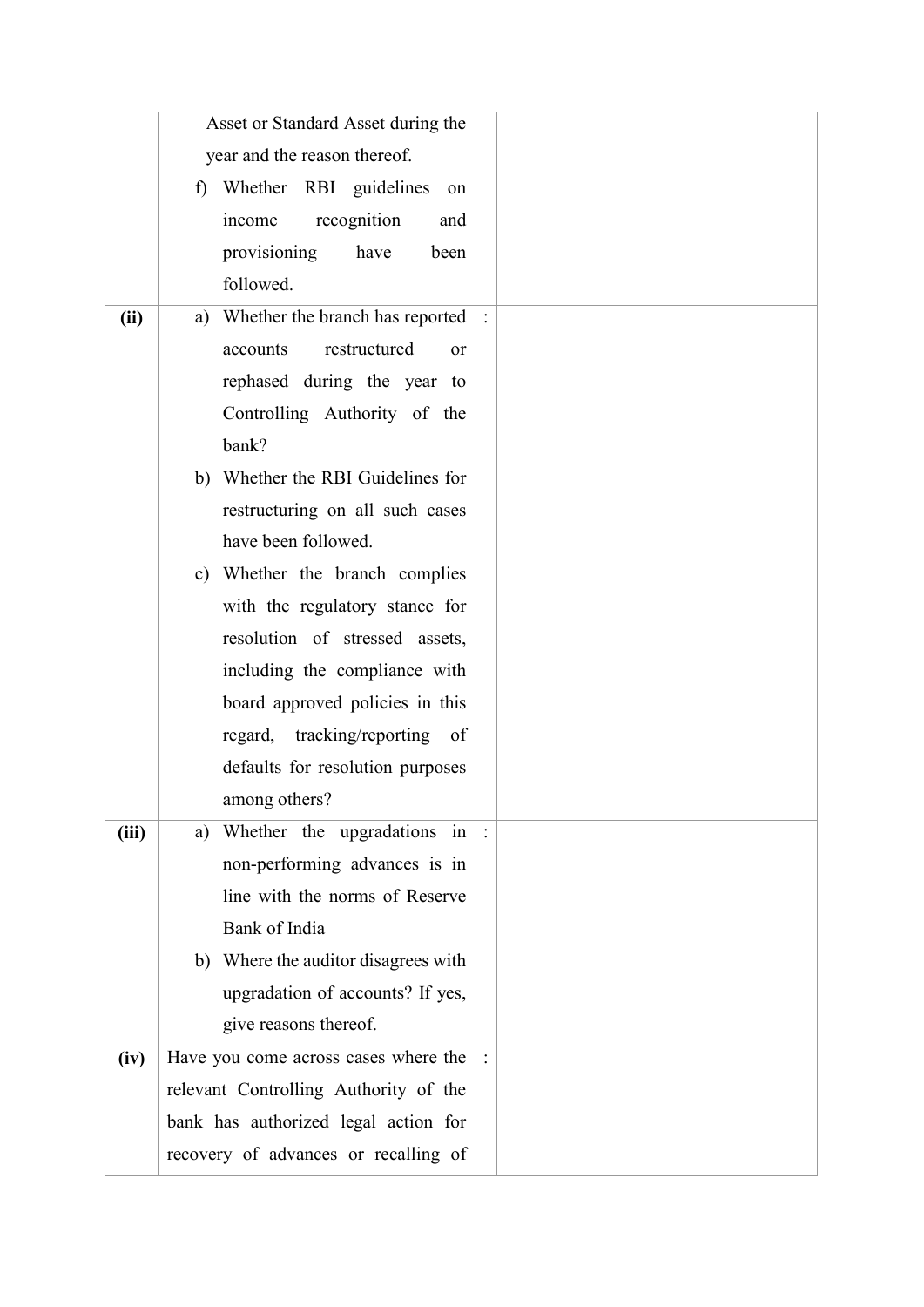|      | advances, but no such action was taken     |                                 |
|------|--------------------------------------------|---------------------------------|
|      | by the branch? If so, give details of such |                                 |
|      | cases.                                     |                                 |
| (v)  | Whether there are any accounts wherein     |                                 |
|      | process under IBC is mandated but not      |                                 |
|      | initiated by the branch?                   |                                 |
|      | Whether there are any borrowers at the     |                                 |
|      | branch against whom the process of IBC     |                                 |
|      | is initiated by any of the creditors       |                                 |
|      | including bank? If yes, provide the list   |                                 |
|      | of such accounts and comment on the        |                                 |
|      | adequacy of provision made thereto?        |                                 |
| (vi) | a) Have appropriate claims for             |                                 |
|      | credit guarantee (ECGC and                 | Particulars<br>Number<br>Amount |
|      | others), if any, been duly lodged          | Claim<br>at                     |
|      | and settled?                               | the                             |
|      | b) Give details of claims rejected?        | beginning                       |
|      | (As per the given table)                   | of the year                     |
|      | c) Whether<br>the<br>rejection<br>1S       | Further                         |
|      | appropriately considered while             | claim                           |
|      | determining the provisioning               | lodged                          |
|      | requirements                               | during the                      |
|      |                                            | year                            |
|      |                                            | Total A                         |
|      |                                            | Amounts                         |
|      |                                            | representin                     |
|      |                                            | g                               |
|      |                                            | $(i)$ Claims                    |
|      |                                            | accepted/s                      |
|      |                                            | ettled                          |
|      |                                            | (ii) Claims                     |
|      |                                            | rejected                        |
|      |                                            |                                 |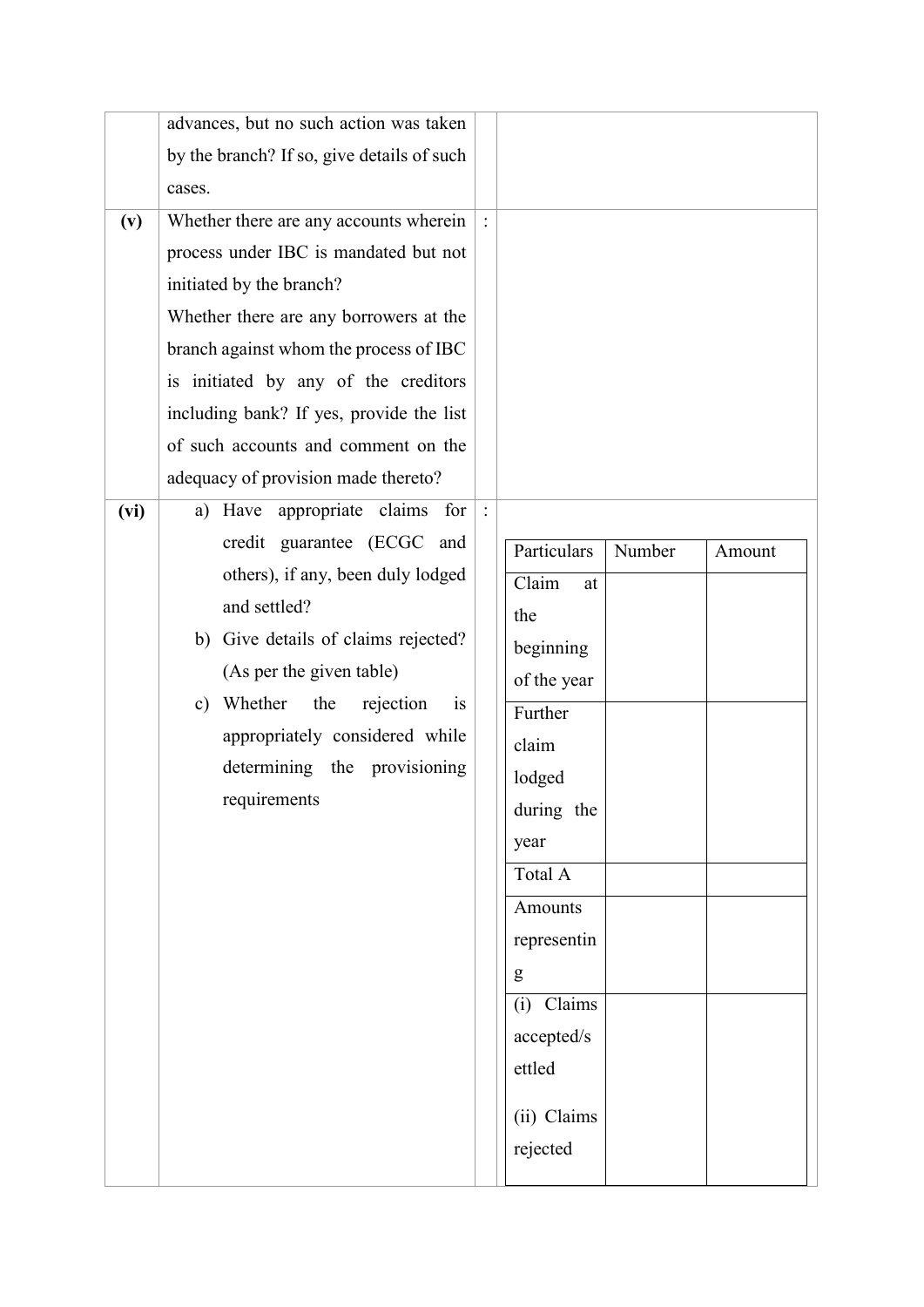|                |                                           |        | Total B     |  |
|----------------|-------------------------------------------|--------|-------------|--|
|                |                                           |        | Balance as  |  |
|                |                                           |        | at year end |  |
|                |                                           |        | $(A-B)$     |  |
|                |                                           |        |             |  |
|                |                                           |        |             |  |
| (vii)          | In respect of non-performing assets, has  |        |             |  |
|                | the branch obtained valuation reports     |        |             |  |
|                | approved<br>valuers<br>for<br>from<br>the |        |             |  |
|                | immovables charged to the bank, once in   |        |             |  |
|                | three years, unless the circumstances     |        |             |  |
|                | warrant a shorter duration?               |        |             |  |
| (viii)         | In the cases examined by you, has the     | $\div$ |             |  |
|                | branch complied with the Recovery         |        |             |  |
|                | Policy prescribed by the controlling      |        |             |  |
|                | authorities of the bank with respect to   |        |             |  |
|                | compromise/settlement and write-off       |        |             |  |
|                | cases? Details of the cases of            |        |             |  |
|                | compromise/settlement and write-off       |        |             |  |
|                | cases involving write-offs/waivers in     |        |             |  |
|                | excess of Rs. 50.00 lakhs may be given.   |        |             |  |
| (ix)           | Is the branch prompt in ensuring $ $ :    |        |             |  |
|                | execution of decrees obtained for         |        |             |  |
|                | recovery from the defaulting borrowers?   |        |             |  |
|                | Give Age-wise analysis of decrees         |        |             |  |
|                | obtained and pending execution.           |        |             |  |
| $(\mathbf{x})$ | Whether in the cases concluded the        |        |             |  |
|                | recoveries<br>have<br>been<br>properly    |        |             |  |
|                | appropriated against the principal /      |        |             |  |
|                | interest as per the policy of the bank?   |        |             |  |
| (xi)           | In cases where documents are held at      |        |             |  |
|                | centralized processing centres / office,  |        |             |  |
|                | whether the auditor has received the      |        |             |  |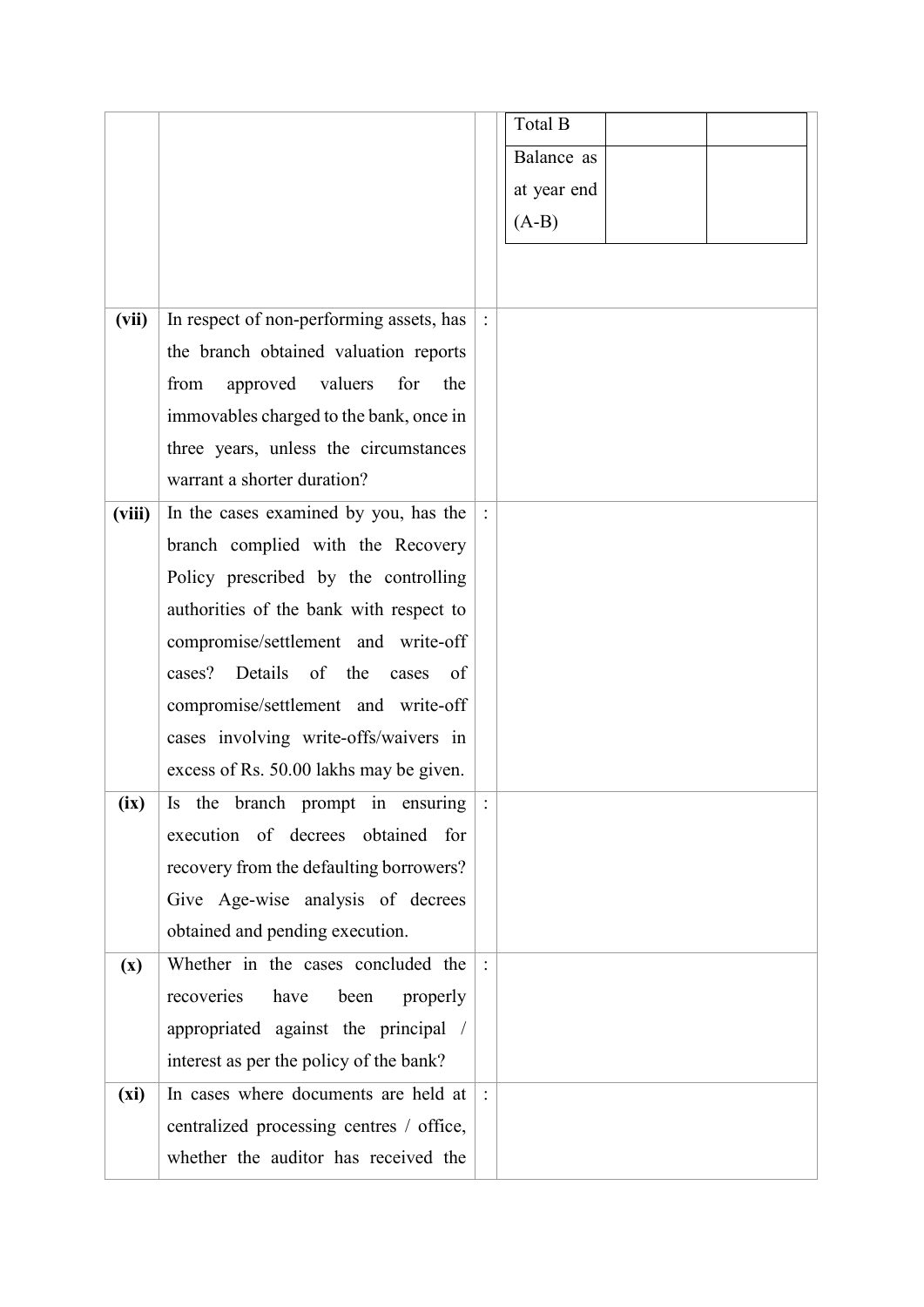|       | relevant documents as asked by them on     |                |     |      |      |       |              |                    |
|-------|--------------------------------------------|----------------|-----|------|------|-------|--------------|--------------------|
|       | check<br>satisfied<br>basis<br>and<br>test |                |     |      |      |       |              |                    |
|       | themselves. Report the exceptions, if      |                |     |      |      |       |              |                    |
|       | any                                        |                |     |      |      |       |              |                    |
| (xii) | List the major deficiencies in credit      |                |     |      |      |       |              |                    |
|       | review, monitoring and supervision.        |                |     |      |      |       |              |                    |
| (g)   | <b>Non-Fund Based facilities</b>           |                |     |      |      |       |              |                    |
| (i)   | List of borrowers with details of LCs      | $\ddot{\cdot}$ |     |      |      |       |              |                    |
|       | devolved or guarantees invoked during      |                | Sr. | Inv  | Part | Bene  | $\mathbf{A}$ | Recov              |
|       | the year.                                  |                | N   | ocat | y    | ficia | mt           | ery                |
|       |                                            |                | 0.  | ion  | Na   | ry    |              | Date               |
|       |                                            |                |     | Dat  | me   | Nam   |              |                    |
|       |                                            |                |     | e    |      | e     |              |                    |
|       |                                            |                |     |      |      |       |              |                    |
|       |                                            |                |     |      |      |       |              |                    |
| (ii)  | List of borrowers where the LCs have       | $\ddot{\cdot}$ |     |      |      |       |              |                    |
|       | been devolved or guarantees have been      |                | Sr. | Inv  | Part | Bene  | $\mathbf{A}$ | Reaso              |
|       | invoked but not paid with amount           |                | N   | ocat | y    | ficia | mt           | for<br>$\mathbf n$ |
|       | thereof.                                   |                | 0.  | ion  | Na   | ry    |              | non                |
|       |                                            |                |     | Dat  | me   | Nam   |              | Payme              |
|       |                                            |                |     | e    |      | e     |              | nt                 |
|       |                                            |                |     |      |      |       |              |                    |
|       |                                            |                |     |      |      |       |              |                    |
| (iii) | List<br>of<br>where<br>instances           | $\ddot{\cdot}$ |     |      |      |       |              |                    |
|       | interchangeability between fund based      |                |     |      |      |       |              |                    |
|       | facilities<br>and<br>non-fund-based<br>was |                |     |      |      |       |              |                    |
|       | allowed subsequent to devolvement of       |                |     |      |      |       |              |                    |
|       | LC / invocation of BG.                     |                |     |      |      |       |              |                    |
|       |                                            |                |     |      |      |       |              |                    |
| 6.    | <b>Other Assets</b>                        |                |     |      |      |       |              |                    |
| (a)   | <b>Suspense Accounts/Sundry Assets</b>     |                |     |      |      |       |              |                    |